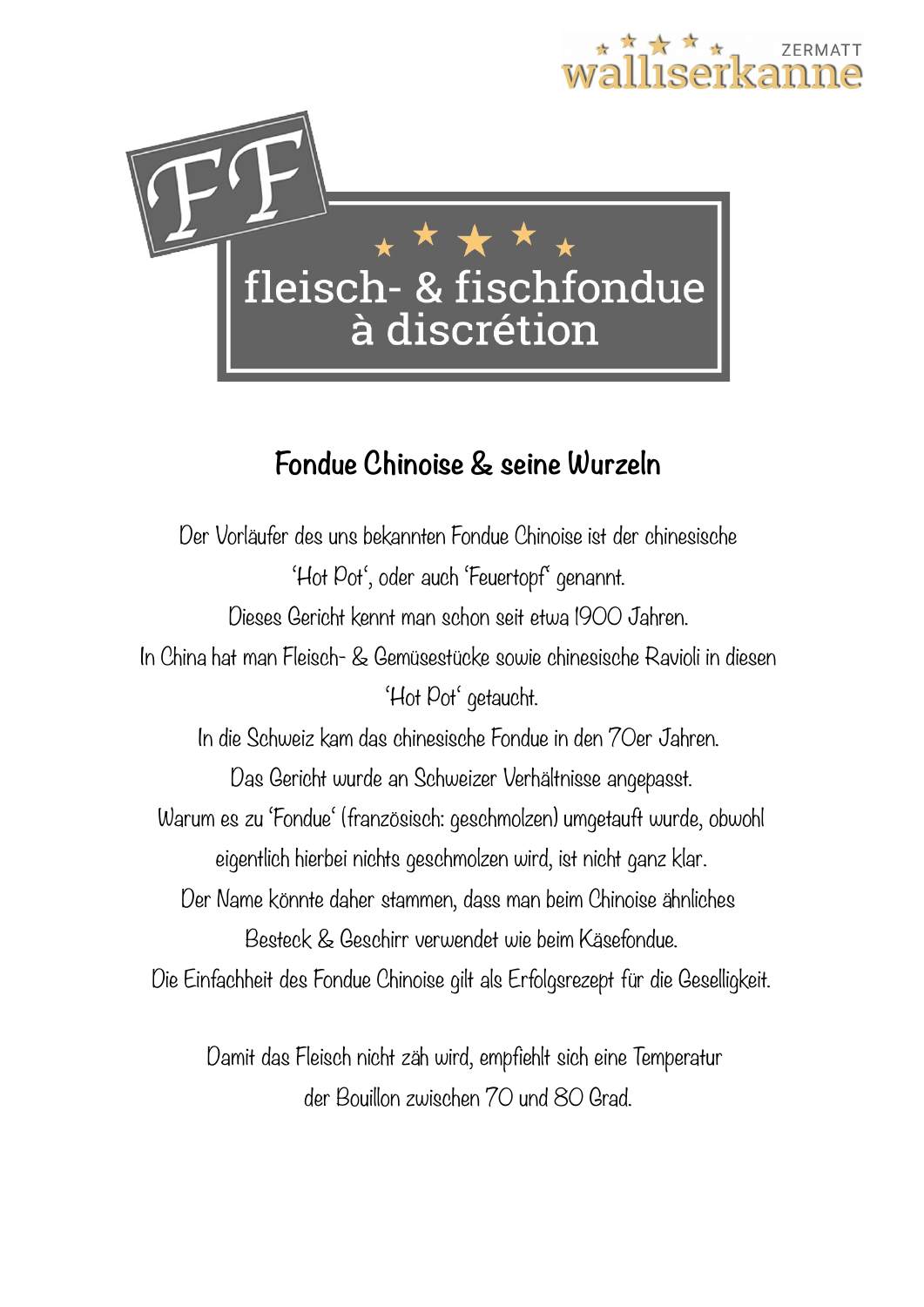



#### **La Fondue chinoise & ses racines**

La Fondue chinoise a débuté avec le 'Hot Pot' chinois, plus connu sous le nom de 'Pot au feu'.

Ce plat a plus de 1900 ans. En Chine originalement ce plat se mange avec des bouts de viandes,

des légumes ainsi que des raviolis chinois, le tout trempé dans un bouillon.

C'est pendant les années 70 que ce plat s'est fait connaître en Suisse, puis adapté à nos standards.

La terminologie du terme 'Fondue' ne s'explique pas.

Peut-être existe-t-il une relation grâce aux couverts utilisés,

qui ressemblent à ceux de notre fondu au fromage.

Il n'existe aucun plat plus convivial pour se retrouver autour de la même table.

A bien noté que pour éviter une cuisson qui rendrait la viande trop dure, la température du bouillon ne doit pas excéder les 80 degrés Celsius.



#### **Fondue chinoise & its roots**

The origin of our famous Chinese fondue is the Chinese , hot pot' or also known as the , fire pot'. This dish has been known for approximately 1900 years. In China you would dip meat, vegetable pieces & Chinese ravioli in this , hot pot. In the seventies this dish came to Switzerland. It has been adapted to Swiss standards. Why it got the name , Fondue' (french: melted) is not clear, because nothing in this dish gets melted. It could have gotten the name from the similar cutlery & plates as a traditional cheese fondue. The simplicity of the Chinese fondue has become a success for conviviality around the table.

> The broth should not boil for the meat to stay tender. Ideally it should be between 70 and 80 degrees.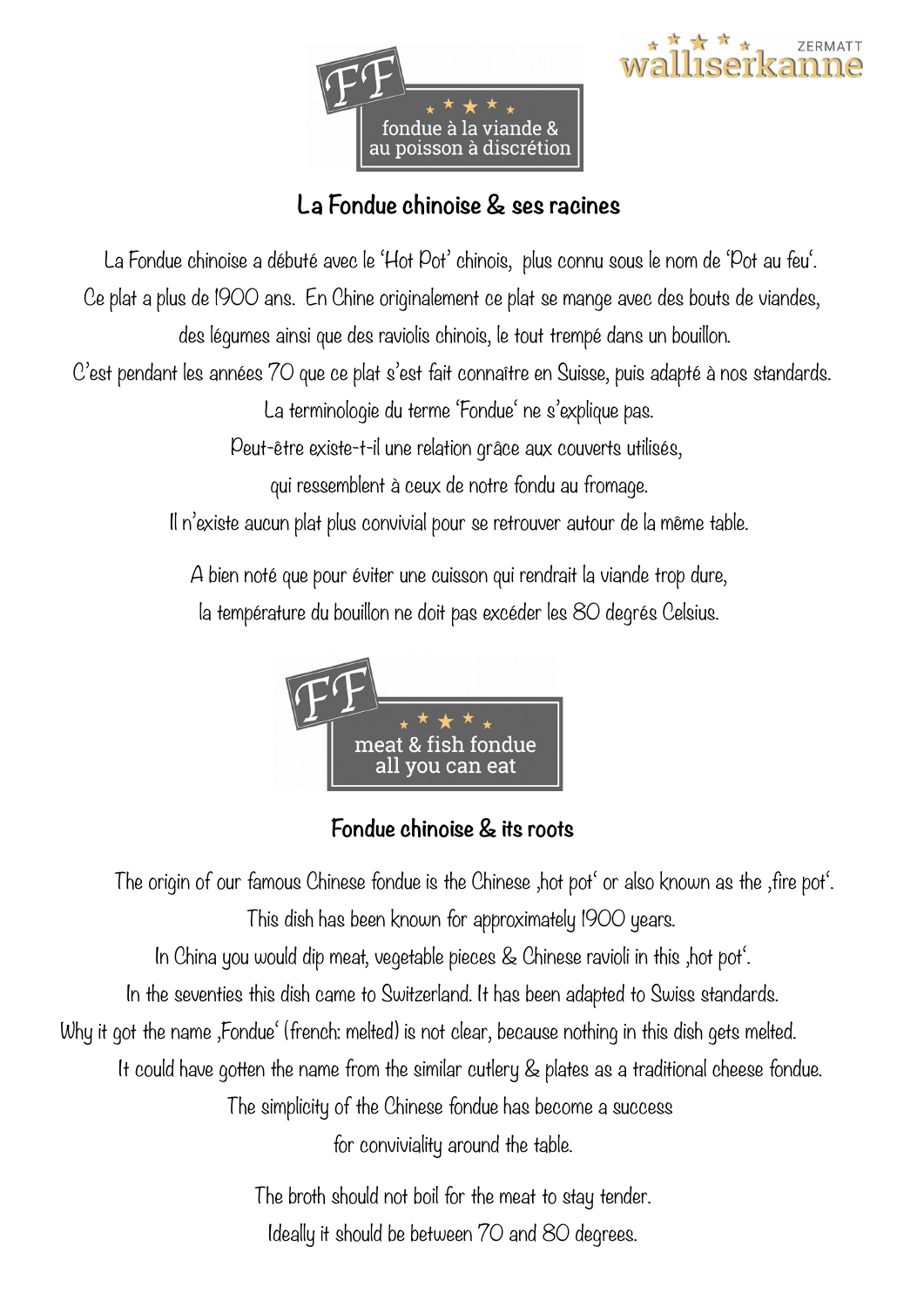

## **Bedienen Sie sich an unserem reichhaltigen Buffet**

Salate & Antipasti



# **Fleischangebot**

Rind, Kalb, Schwein, Hähnchen Ente, Truthahn, Lamm, Hirsch, Pferd

## **Fischangebot**

Lachs, Miesmuscheln, Riesenkrevetten, Egli Zander, Goldbrasse, Pangasius, Barramundi Seezunge, St. Petersfisch, Dorsch

> 18 hausgemachte Saucen (mit & ohne Mayonnaise)

# **3 Bouillons**

Rindsbouillon mit Alpenkräutern & Portwein Gemüsebouillon mit Gemüsestreifen Fischfond

Pommes frites, Reis, frische Früchte



Wählen Sie 2 Aromen aus unserem grossen Sorbet-Angebot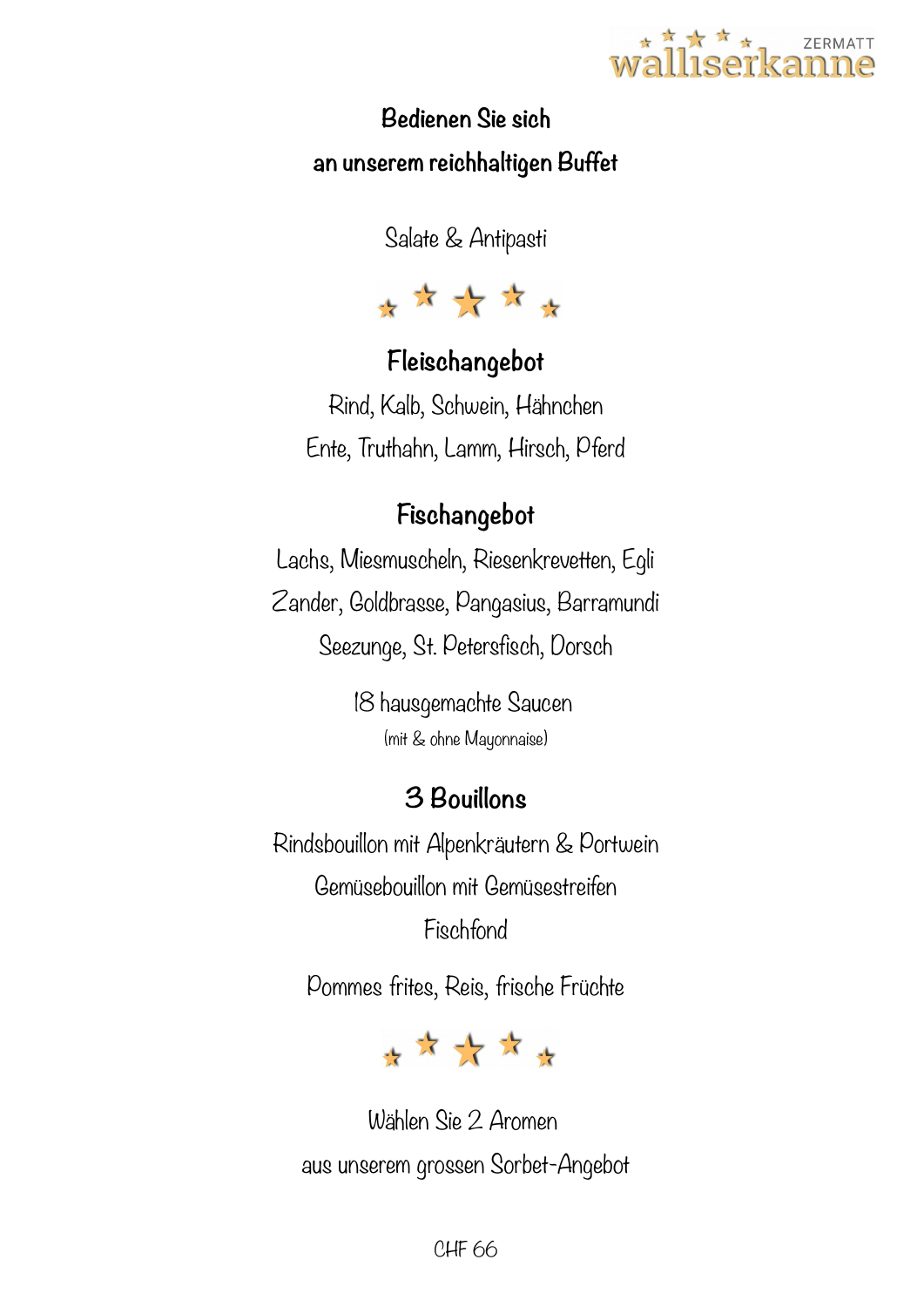

#### **Servez-vous à notre vaste buffet**

Salades & antipasti



#### **Les viandes**

Boeuf, veau, porc, poulet Canard, dinde, agneau, cerf, cheval

#### **Les poissons**

Saumon, moules, crevettes géantes, perche Sandre, dorade, pangasius, barramundi Sole, St. Pierre, cabillaud

> 18 sauces faites maison (avec ou sans mayonnaise)

## **3 bouillons**

Bouillon de boeuf avec herbes des alpes & vin de Porto Bouillon de légumes avec juliennes

Fond de poisson

Frites, riz, fruits frais



Choisissez 2 arômes de notre grand assortiment des sorbets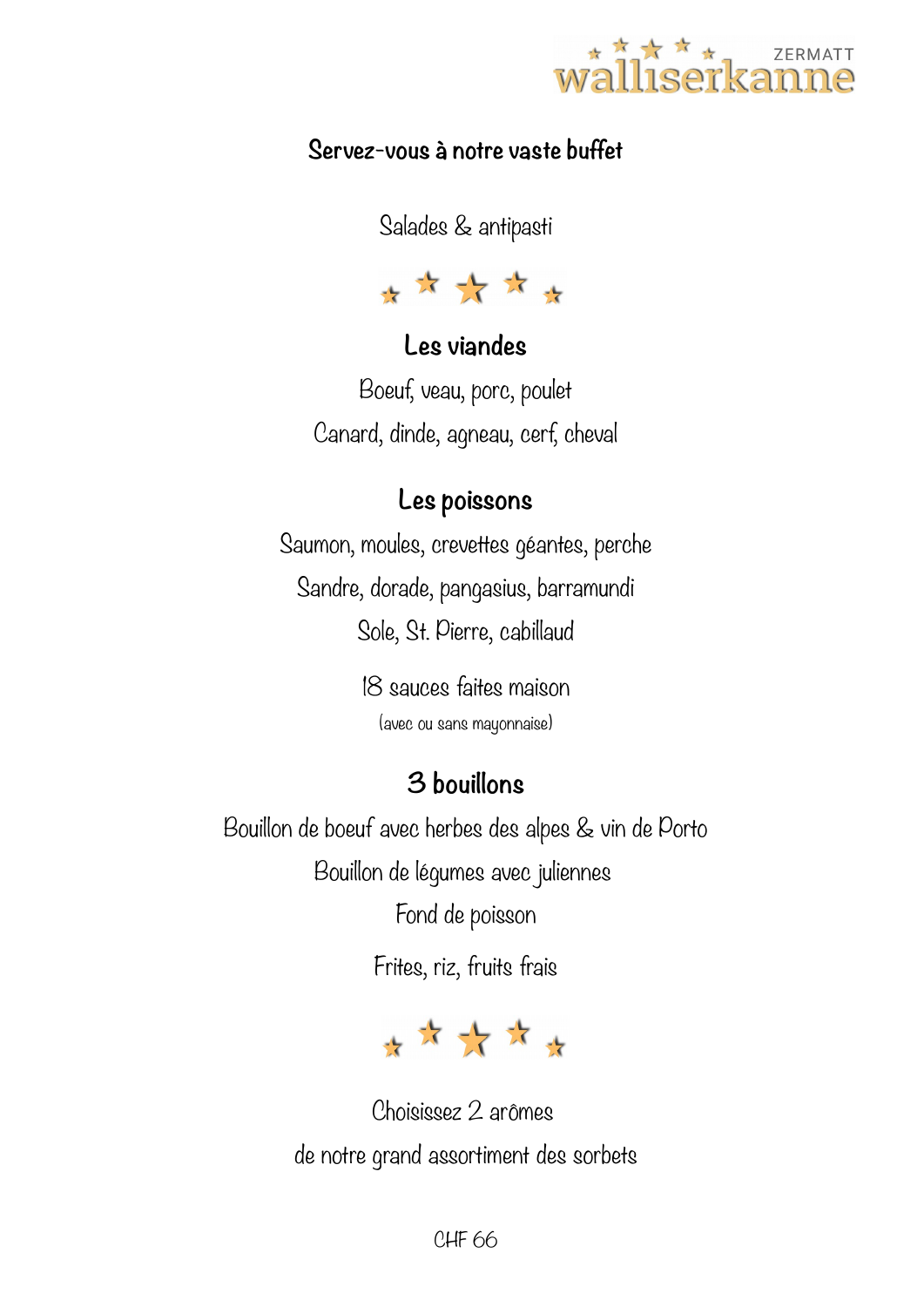

#### **Serve yourself at our huge buffet**

Salads & antipasti



## **Meat offer**

Beef, veal, pork, chicken Duck, turkey, lamb, venison, horse

## **Fish offer**

Salmon, mussels, king prawns, perch Pikeperch, gilthead, pangasius, barramundi Sole, John Dory, codfish

> 18 homemade sauces (with or without mayonnaise)

## **3 broths**

Beef broth with alpine herbs & port wine Vegetable broth with vegetable stripes Fish stock

French fries, rice, fresh fruits



Choose 2 flavours from our large range of sorbets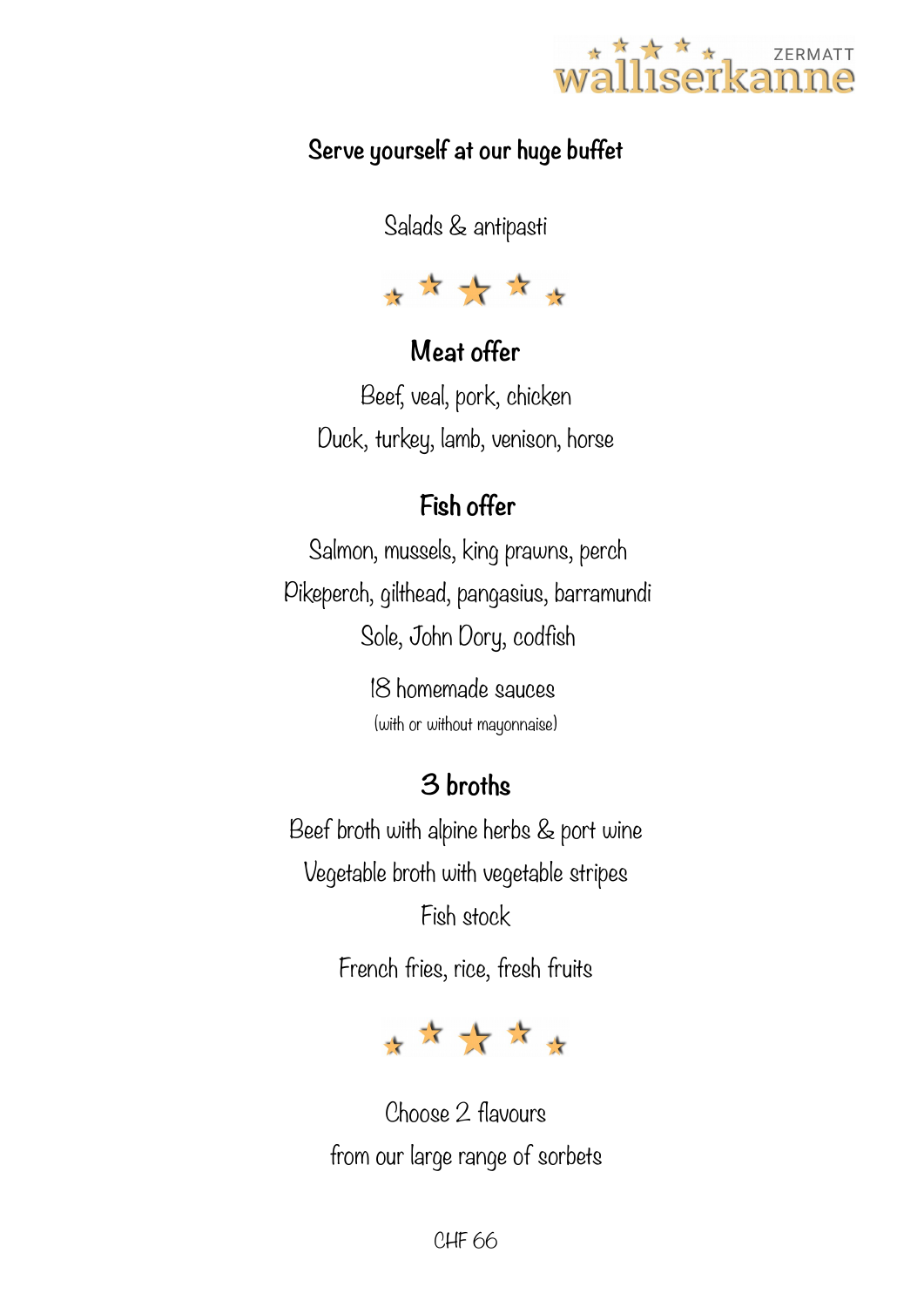























jede weitere Kugel / chaque boule en plus / every extra ball

CHF 4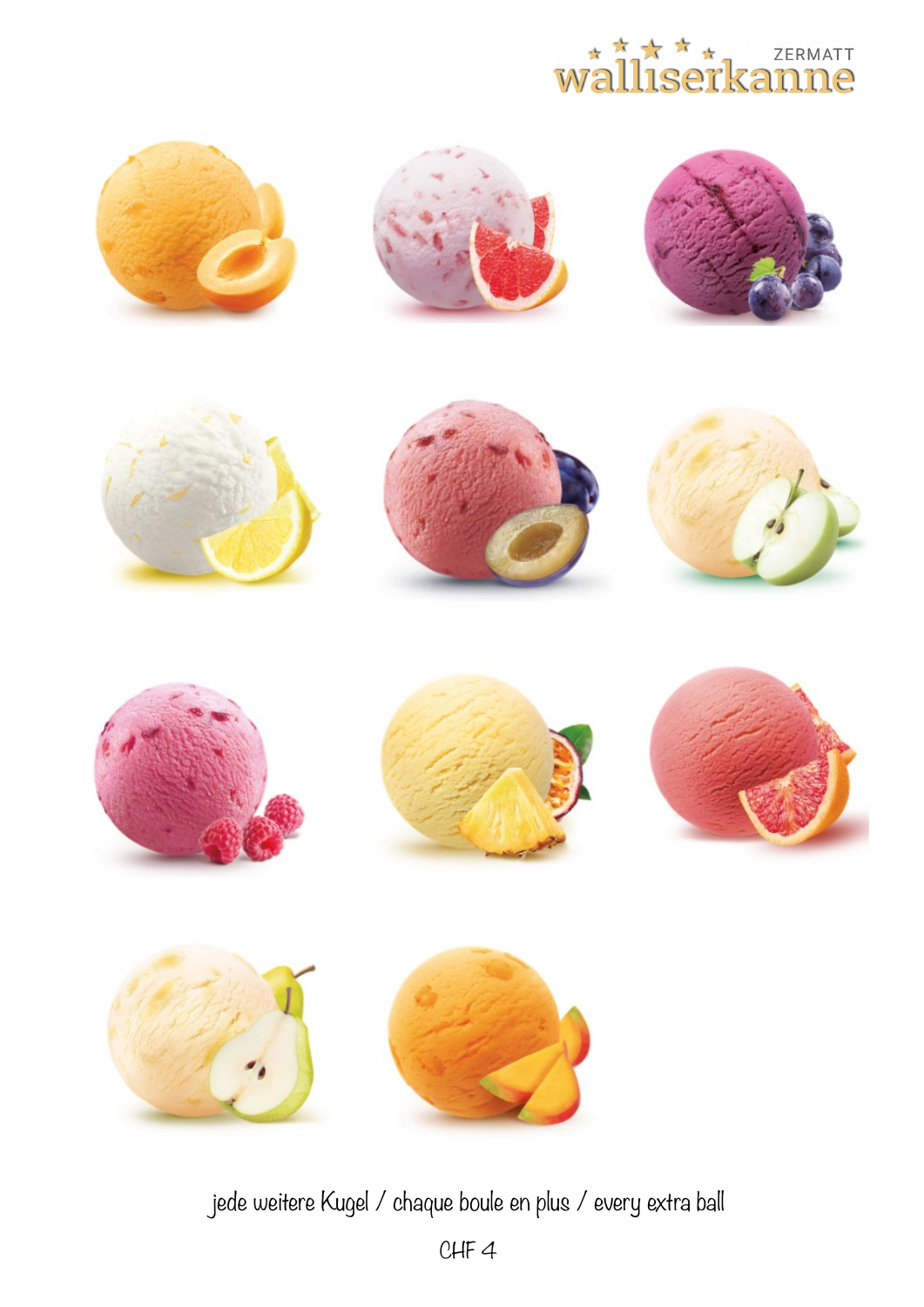#### walliserkar ZERMATT פרדר



**Le Colonel** Citron-Sorbet mit Vodka 37.5% CHF 4

### **Alfano**

Blutorangen-Sorbet mit Campari 23% CHF 4

#### **Williams**

Birnen-Sorbet mit Williams 37.5% CHF 4

## **Valaisan**

 Aprikosen-Sorbet mit Abricot 37.5% CHF 4